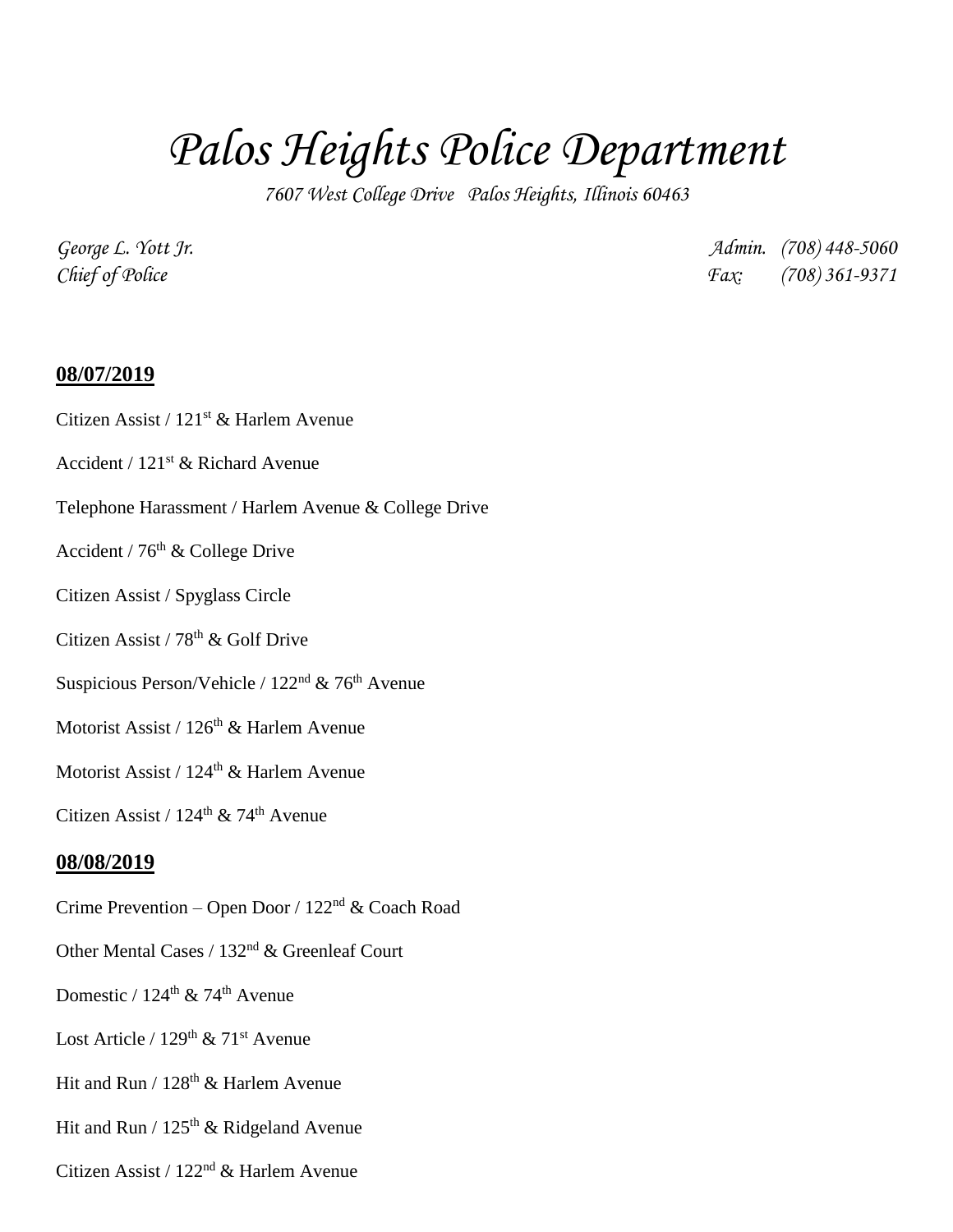Abandoned Auto / 76<sup>th</sup> McIntosh Lost Article /  $129<sup>th</sup>$  &  $71<sup>st</sup>$  Avenue Suspicious Person/Vehicle / Margot Lane Suspicious Person/Vehicle / 128<sup>th</sup> & Harlem Avenue Lockout / 128<sup>th</sup> & Harlem Avenue Suspicious Person/Vehicle /  $127<sup>th</sup>$  & 74<sup>th</sup> Avenue Motorist Assist / Ridgeland Avenue Other Mental Cases / 121<sup>st</sup> & 68<sup>th</sup> Court Suspicious Person/Vehicle /  $127<sup>th</sup>$  & 74<sup>th</sup> Avenue **08/09/2019** Driving under the Influence /  $124<sup>th</sup>$  & Harlem Avenue Disturbance / 124<sup>th</sup> & Oak Park Avenue Accident / Ridgeland Avenue Suspicious Person/Vehicle /  $124<sup>th</sup>$  & Harlem Avenue Accident /  $120<sup>th</sup>$  & Harlem Avenue Solicitor Complaint /  $128<sup>th</sup>$  & Harlem Avenue Deceptive Practice / 122<sup>nd</sup> & Harlem Avenue Accident /  $121^{st}$  &  $69^{th}$  Avenue Accident /  $117<sup>th</sup>$  & Southwest Highway Citizen Assist /  $125<sup>th</sup>$  & Harlem Avenue Hit and Run /  $122<sup>nd</sup>$  &  $80<sup>th</sup>$  Avenue Lockout / McIntosh Drive Lockout /  $118^{th}$  & Southwest Highway Lockout / 6400 block of 127<sup>th</sup> Street Solicitor Complaint /  $127<sup>th</sup>$  & Harlem Avenue Found Article / 7100 block of 127<sup>th</sup> Street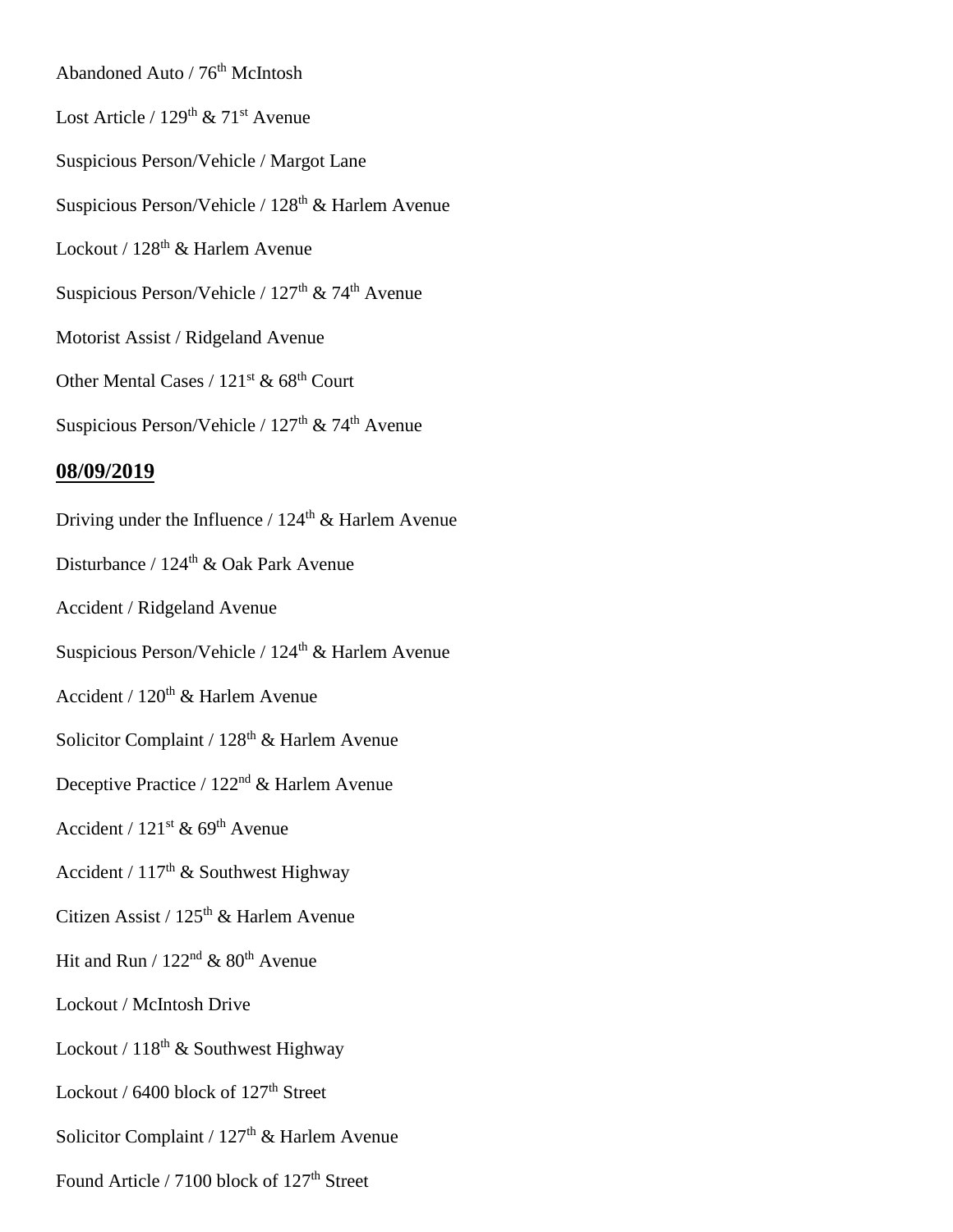Suspicious Person/Vehicle /  $127<sup>th</sup>$  & Harlem Avenue Suspicious Person/Vehicle /  $119<sup>th</sup>$  &  $69<sup>th</sup>$  Court Suspicious Person/Vehicle /  $129<sup>th</sup>$  & Cedar Lane Suspicious Person/Vehicle /  $125<sup>th</sup>$  & 76<sup>th</sup> Avenue Juvenile Problems /  $6400$  block of  $127<sup>th</sup>$  Street Citizen Assist /  $6400$  block of  $127<sup>th</sup>$  Street

## **08/10/2019**

Suspicious Person/Vehicle / 6700 block of Wyandot Drive Suspicious Person/Vehicle / 121<sup>st</sup> & Ridgeland Avenue Accident /  $76<sup>th</sup>$  & College Drive Theft /  $128^{\text{th}}$  & Harlem Avenue Accident /  $126<sup>th</sup>$  & Ridgeland Avenue Citizen Assist /  $118^{th}$  & Southwest Highway Motorist Assist / 6400 block of 123rd Street Loud Noise / Lake Katherine Theft /  $72<sup>nd</sup>$  & College Drive Citizen Assist /  $76<sup>th</sup>$  & College Drive Suspicious Person/Vehicle /  $120<sup>th</sup>$  & Oak Park Avenue Deceptive Practice /  $126<sup>th</sup>$  & Ridgeland Avenue Disturbance / Lake Katherine Citizen Assist /  $126<sup>th</sup>$  & Ridgeland Avenue Driving under the Influence /  $121<sup>st</sup>$  & Ridgeland Avenue **08/11/2019** Suspicious Person/Vehicle /  $134<sup>th</sup>$  &Ridgeland Avenue

Suspicious Person/Vehicle /  $121<sup>st</sup>$  & 69<sup>th</sup> Court